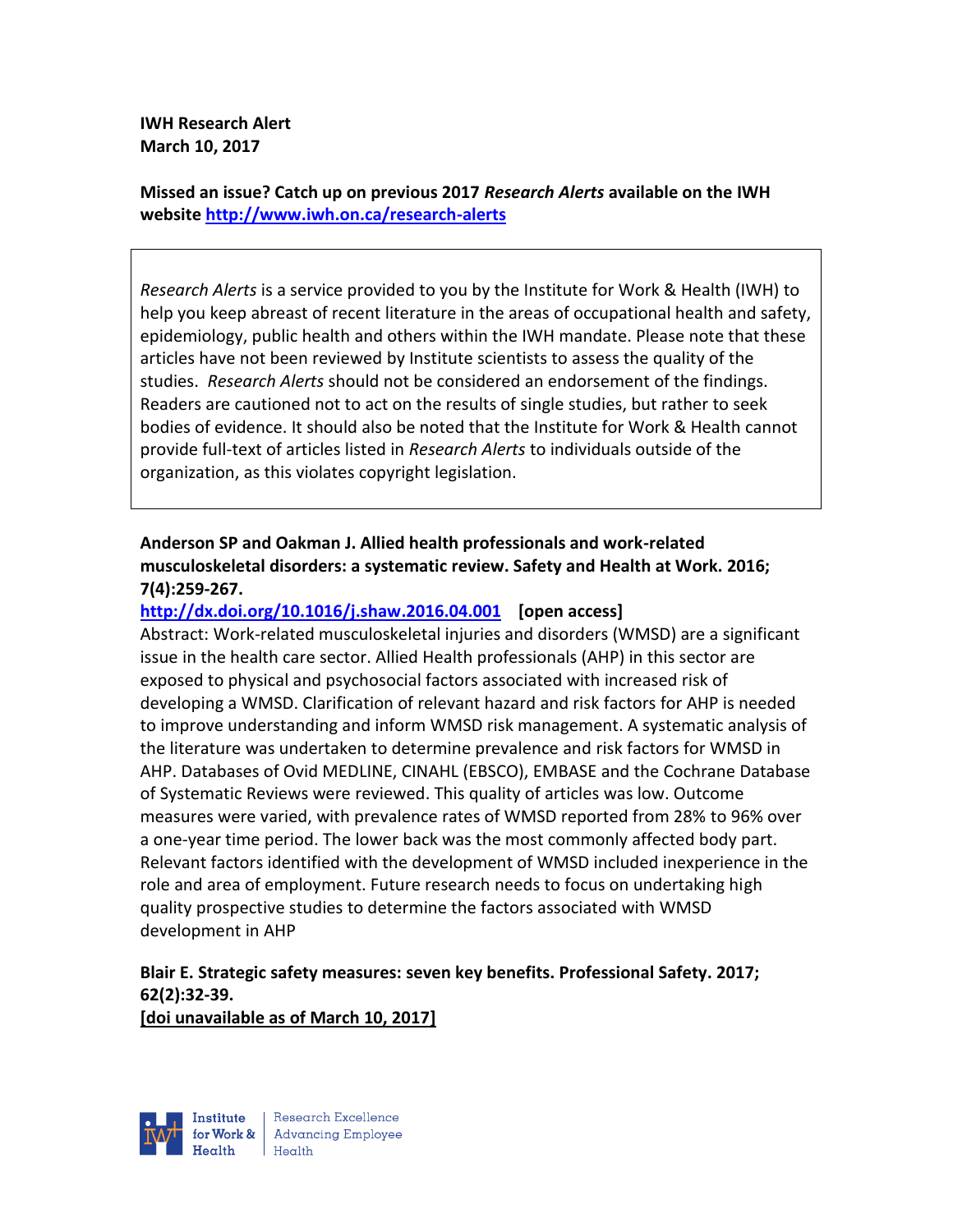# **Boschman JS, Brand T, Frings-Dresen MH, and van der Molen HF. Improving the assessment of occupational diseases by occupational physicians. Occupational Medicine. 2017; 67(1):13-19.**

### **<http://dx.doi.org/10.1093/occmed/kqw149>**

Abstract: BACKGROUND: The prevention of occupational diseases is limited by a lack of insight into occupational exposure to risk. We developed a six-step approach to improve the diagnosis and reporting of occupational diseases and the selection of subsequent preventive actions by occupational physicians (OPs). AIMS: To evaluate the effect of the six-step approach on the transparency and quality of assessing occupational diseases and the usability of the six-step approach according to OPs and their satisfaction with it. METHODS: A randomized controlled trial. OPs in the control group used the standard information available. OPs in the intervention group used the six-step approach and accompanying educational materials. The actions and decisions of OPs in both groups were analysed using 17 performance indicators. To address the second issue, OPs used the six-step approach over 6 weeks and rated its usability and their satisfaction in relation to several aspects. RESULTS: The average score of the OPs in the intervention group ( $n = 110$ ) was statistically significantly higher (11/17 performance indicators, 62% of the maximum score) than that of the OPs in the control group (n = 120, 5/17 performance indicators, 30% of the maximum score, P < 0.001). The usability aspects of the six-step approach had mean scores of 7 and 8. Mean satisfaction with the six-step approach was 8. CONCLUSIONS: The six-step approach resulted in better evidencebased and transparent decision-making about occupational diseases by OPs. Usability and satisfaction were rated as satisfactory by the OPs

# **Epstein-Sher S, Jaffe DH, and Lahad A. Are they complying? Physicians' knowledge, attitudes, and readiness to change regarding low back pain treatment guideline adherence. Spine. 2017; 42(4):247-252.**

### **<http://dx.doi.org/10.1097/BRS.0000000000001714>**

Abstract: STUDY DESIGN: Cross-sectional survey of 145 primary care practitioners (PCPs). OBJECTIVE: To examine low back pain (LBP) guideline knowledge, readiness to implement (RTI) these guidelines, and LBP attitudes and beliefs among Israeli PCPs and determine whether physician age, guideline familiarity, and medical specialty affect these variables. SUMMARY OF BACKGROUND DATA: LBP is a common condition managed primarily by PCPs. Little is known, however, about physician's LBP knowledge, attitudes, and beliefs and how these factors (knowledge, A&B) influence their practice behavior. Knowledge, attitudes, and beliefs of PCPs have been shown to influence the course of their patients' LBP, and guidelines were devised in an attempt to improve the effectiveness and quality of LBP care. Research worldwide and in Israel has shown that LBP guideline implementation is not yet optimal. METHODS: Participants completed a questionnaire. Variables were measured using a translated, validated version of the Health Care Providers' Pain and Impairment Relationship Scale; demographic and professional characteristics were analyzed for correlation with the outcome variables. RESULTS: The likelihood of PCPs having nonguideline-consistent attitudes and beliefs

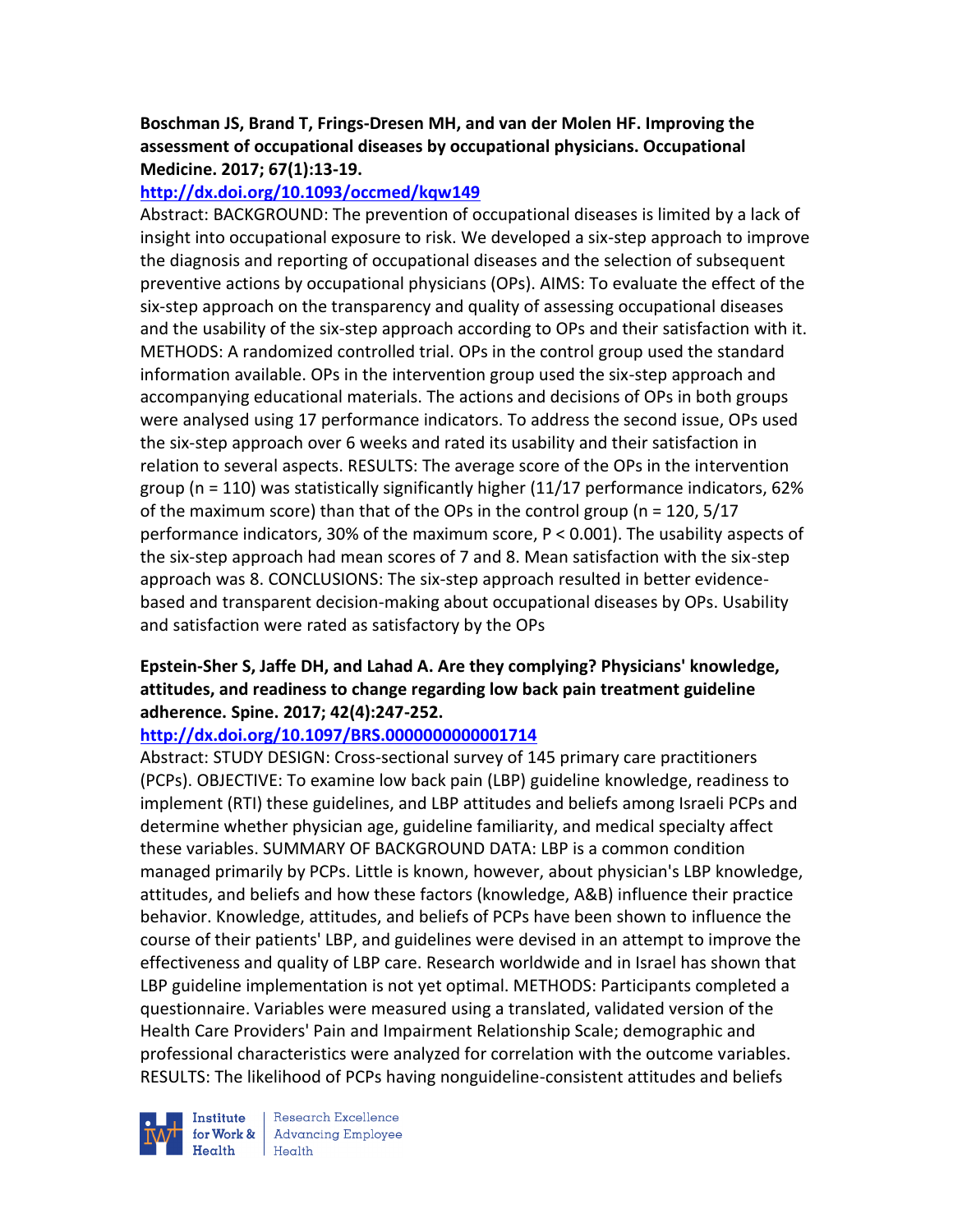(A&B) was greater among those older than 50 years (P < 0.05). Family medicine specialists (family practitioners [FPs]) were more likely to have a high level of guideline knowledge as compared to nonfamily medicine specialists (general practitioners (83.8 vs. 61.9, respectively; P < 0.001). Differences between FPs and general practitioners were also observed for the mean Health Care Providers' Pain and Impairment Relationship Scale score (34.6 vs. 41.1, respectively,  $P = 0.00$ ), indicating a higher consistency of attitudes and beliefs with guidelines among FPs. No significant association was found between PCPs' knowledge level and RTI the guidelines. CONCLUSION: The present study showed that PCPs, especially FPs, had high levels of LBP guideline knowledge, although RTI was limited. The need for greater exposure to and understanding of the importance of implementation of LBP guidelines is essential for future guideline adherence. LEVEL OF EVIDENCE: 3

### **Faour M, Anderson JT, Haas AR, Percy R, Woods ST, Ahn UM, and Ahn NU. Return to work and multilevel versus single-level cervical fusion for radiculopathy in a workers' compensation setting. Spine. 2017; 42(2):E111-E116. <http://dx.doi.org/10.1097/BRS.0000000000001713>**

Abstract: STUDY DESIGN: Retrospective comparative cohort study. OBJECTIVE: Examine the impact of multilevel fusion on return to work (RTW) status and compare RTW status after multi- versus single-level cervical fusion for patients with work-related injury. SUMMARY OF BACKGROUND DATA: Patients with work-related injuries in the workers' compensation systems have less favorable surgical outcomes. Cervical fusion provides a greater than 90% likelihood of relieving radiculopathy and stabilizing or improving myelopathy. However, more levels fused at index surgery are reportedly associated with poorer surgical outcomes than single-level fusion. METHODS: Data was collected from the Ohio Bureau of Workers' Compensation (BWC) between 1993 and 2011. The study population included patients who underwent cervical fusion for radiculopathy. Two groups were constructed (multilevel fusion [MLF] vs. single-level fusion [SLF]). Outcomes measures evaluated were: RTW criteria, RTW <1year, reoperation, surgical complication, disability, and legal litigation after surgery. RESULTS: After accounting for a number of independent variables in the regression model, multilevel fusion was a negative predictor of successful RTW status within 3-year follow-up after surgery (OR = 0.82, 95% CI: 0.70-0.95, P <0.05).RTW criteria were met 62.9% of SLF group compared with 54.8% of MLF group. The odds of having a stable RTW for MLF patients were 0.71% compared with the SLF patients (95% CI: 0.61-0.83; P: 0.0001).At 1 year after surgery, RTW rate was 53.1% for the SLF group compared with 43.7% for the MLF group. The odds of RTW within 1 year after surgery for the MLF group were 0.69% compared with SLF patients (95% CI: 0.59-0.80; P: 0.0001).Higher rate of disability after surgery was observed in the MLF group compared with the SLF group (P: 0.0001) CONCLUSION.: Multilevel cervical fusion for radiculopathy was associated with poor return to work profile after surgery. Multilevel cervical fusion was associated with lower RTW rates, less likelihood of achieving stable return to work, and higher rate of disability after surgery. LEVEL OF EVIDENCE: 3

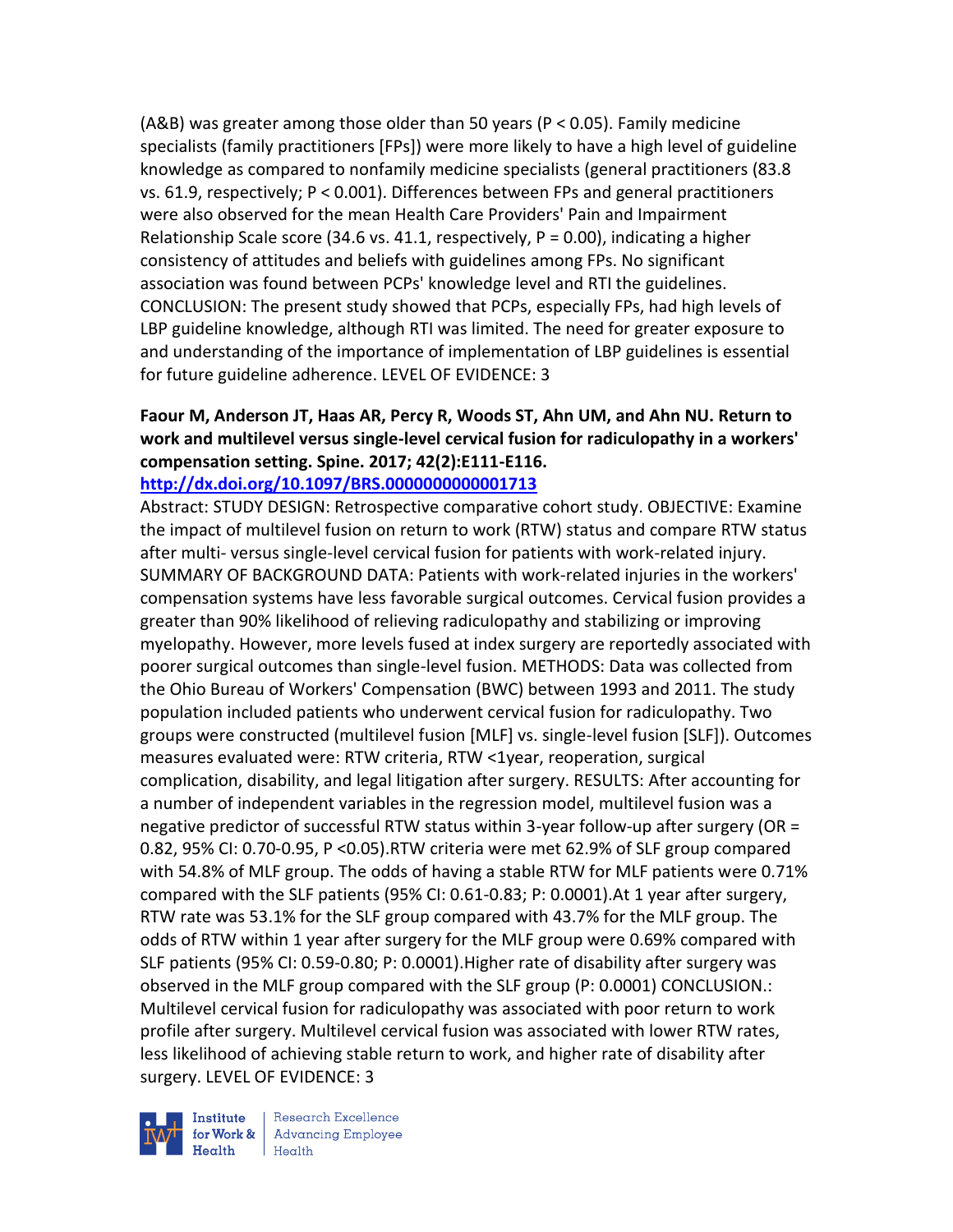**Fisher KR and Purcal C. Policies to change attitudes to people with disabilities. Scandinavian Journal of Disability Research. 2017; 19(2):161-174. <http://dx.doi.org/10.1080/15017419.2016.1222303>**

# **Fritz JM, Kim M, Magel JS, and Asche CV. Cost-effectiveness of primary care management with or without early physical therapy for acute low back pain: economic evaluation of a randomized clinical trial. Spine. 2017; 42(5):285-290. <http://dx.doi.org/10.1097/BRS.0000000000001729>**

Abstract: STUDY DESIGN: Economic evaluation of a randomized clinical trial. OBJECTIVE: Compare costs and cost-effectiveness of usual primary care management for patients with acute low back pain (LBP) with or without the addition of early physical therapy. SUMMARY OF BACKGROUND DATA: Low back pain is among the most common and costly conditions encountered in primary care. Early physical therapy after a new primary care consultation for acute LBP results in small clinical improvement but costeffectiveness of a strategy of early physical therapy is unknown. METHODS: Economic evaluation was conducted alongside a randomized clinical trial of patients with acute, nonspecific LBP consulting a primary care provider. All patients received usual primary care management and education, and were randomly assigned to receive four sessions of physical therapy or usual care of delaying referral consideration to permit spontaneous recovery. Data were collected in a randomized trial involving 220 participants age 18 to 60 with LBP <16 days duration without red flags or signs of nerve root compression. The EuroQoL EQ-5D health states were collected at baseline and after 1-year and used to compute the quality adjusted life year (QALY) gained. Direct (health care utilization) and indirect (work absence or reduced productivity) costs related to LBP were collected monthly and valued using standard costs. The incremental costeffectiveness ratio was computed as incremental total costs divided by incremental QALYs. RESULTS: Early physical therapy resulted in higher total 1-year costs (mean difference in adjusted total costs =  $$580, 95\%$  CI:  $$175, $984, P = 0.005$ ) and better quality of life (mean difference in QALYs = 0.02, 95% CI: 0.005, 0.35, P = 0.008) after 1 year. The incremental cost-effectiveness ratio was \$32,058 (95% CI: \$10,629, \$151,161) per QALY. CONCLUSION: Our results support early physical therapy as cost-effective relative to usual primary care after 1 year for patients with acute, nonspecific LBP. LEVEL OF EVIDENCE: 2

# **Gibbs BB, Kowalsky RJ, Perdomo SJ, Grier M, and Jakicic JM. Energy expenditure of deskwork when sitting, standing or alternating positions. Occupational Medicine. 2017; 67:121-127.**

# **<http://dx.doi.org/10.1093/occmed/kqw115>**

Abstract: BACKGROUND: Recent guidelines recommend accruing 2-4h of standing or light activity during the working day. Use of sit-stand desks could achieve this goal, but whether standing can meaningfully increase energy expenditure (EE) is unclear. AIMS: To study EE, heart rate, feelings and productivity during deskwork while sitting, standing or alternating positions. METHODS: We measured EE by indirect calorimetry in working

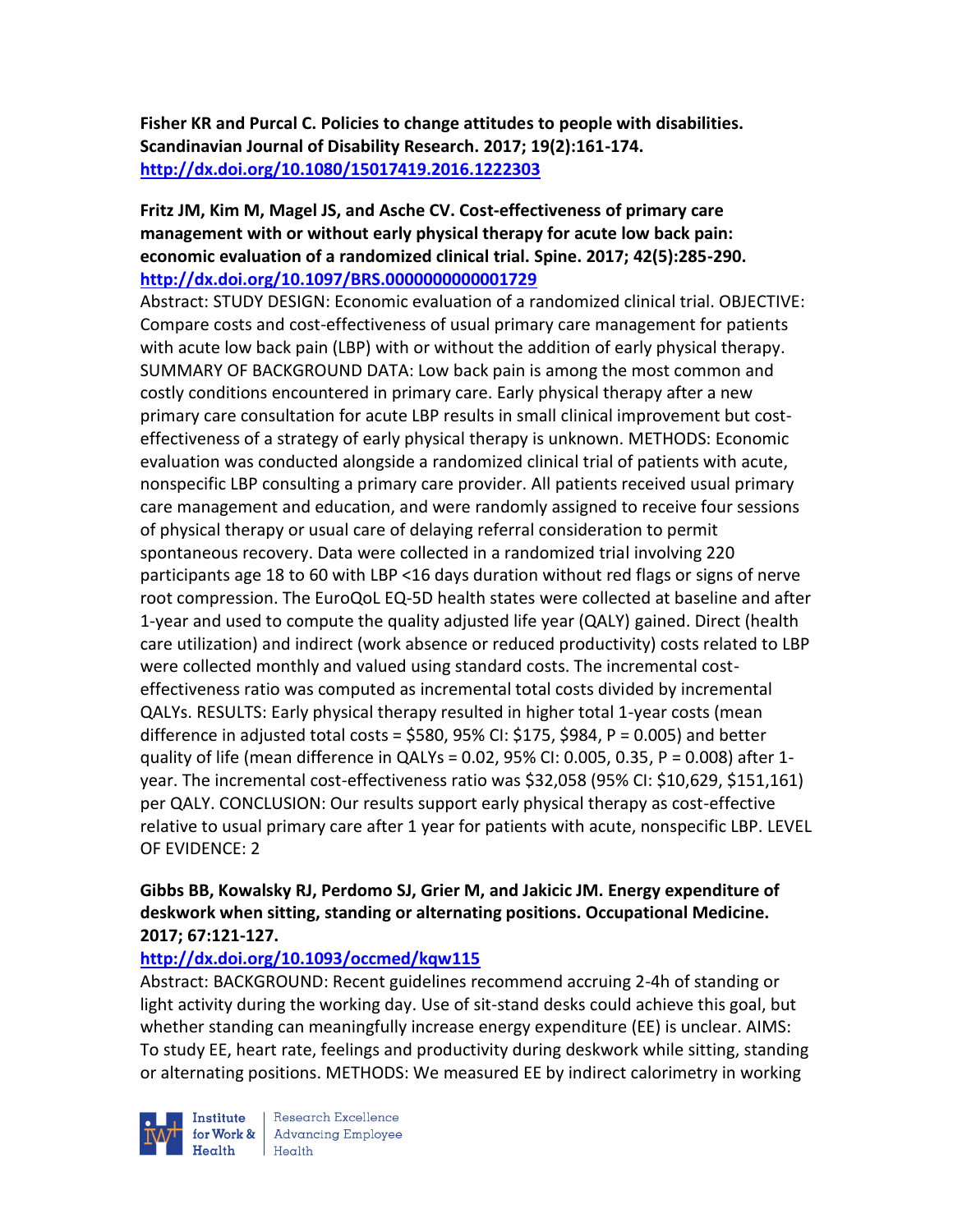adults over three randomly ordered 60-min conditions while performing deskwork: continuous sitting (SIT), 30min of each standing and sitting (STAND-SIT) and continuous standing (STAND). We also assessed heart rate, productivity and self-reported energy, fatigue and pain. Linear mixed models compared minute-by-minute EE and heart rate across conditions. Non-parametric tests compared remaining outcomes across conditions. RESULTS: The study group comprised 18 working adults. Compared with SIT, STAND-SIT engendered an additional 5.5+/-12.4 kcal/h (7.8% increase) and STAND engendered an additional 8.2+/-15.9 kcal/h (11.5% increase) (both P < 0.001). Alternating positions to achieve the recommended 4h/day of standing could result in an additional 56.9 kcal/day for an 88.9kg man and 48.3 kcal/day for a 75.5kg woman. STAND-SIT and STAND also increased heart rate over SIT by 7.5+/-6.8 and 13.7+/-8.8 bpm, respectively (both P < 0.001). We observed no meaningful differences in feelings or productivity. CONCLUSIONS: Desk-based workers could increase EE without added discomfort by using a sit-stand desk. These findings inform future research on sit-stand desks as a part of workplace interventions to increase EE and potentially improve health

# **Graves JA and Mishra P. The evolving dynamics of employer-sponsored health insurance: implications for workers, employers, and the Affordable Care Act. Milbank Quarterly. 2016; 94(4):736-767.**

**<http://dx.doi.org/10.1111/1468-0009.12229>**

### **Hahne AJ, Ford JJ, Surkitt LD, Richards MC, Chan AY, Slater SL, and Taylor NF. Individualized physical therapy is cost-effective compared with guideline-based advice for people with low back disorders. Spine. 2017; 42(3):E169-E176. <http://dx.doi.org/10.1097/BRS.0000000000001734>**

Abstract: STUDY DESIGN: A cost-utility analysis within a randomized controlled trial was conducted from the health care perspective. OBJECTIVE: The aim of this study was to determine whether individualized physical therapy incorporating advice is cost-effective relative to guideline-based advice alone for people with low back pain and/or referred leg pain (>/=6 weeks, </=6 months duration of symptoms). SUMMARY OF BACKGROUND DATA: Low back disorders are a burdensome and costly condition across the world. Cost-effective treatments are needed to address the global burden attributable to this condition. METHODS: Three hundred participants were randomly allocated to receive either two sessions of guideline-based advice alone ( $n = 144$ ), or 10 sessions of individualized physical therapy targeting pathoanatomical, psychosocial and neurophysiological factors, and incorporating advice (n = 156). Data relating to health care costs, health benefits (EuroQol-5D) and work absence were obtained from participants via questionnaires at 5, 10, 26, and 52-week follow-ups. RESULTS: Total health care costs were similar for both groups: mean difference \$27.03 [95% confidence interval (95% CI): -200.29 to 254.35]. Health benefits across the 12-month follow-up were significantly greater with individualized physical therapy: incremental qualityadjusted life years = 0.06 (95% CI: 0.02-0.10). The incremental cost-effectiveness ratio was \$422 per quality-adjusted life year gained. The probability that individualized

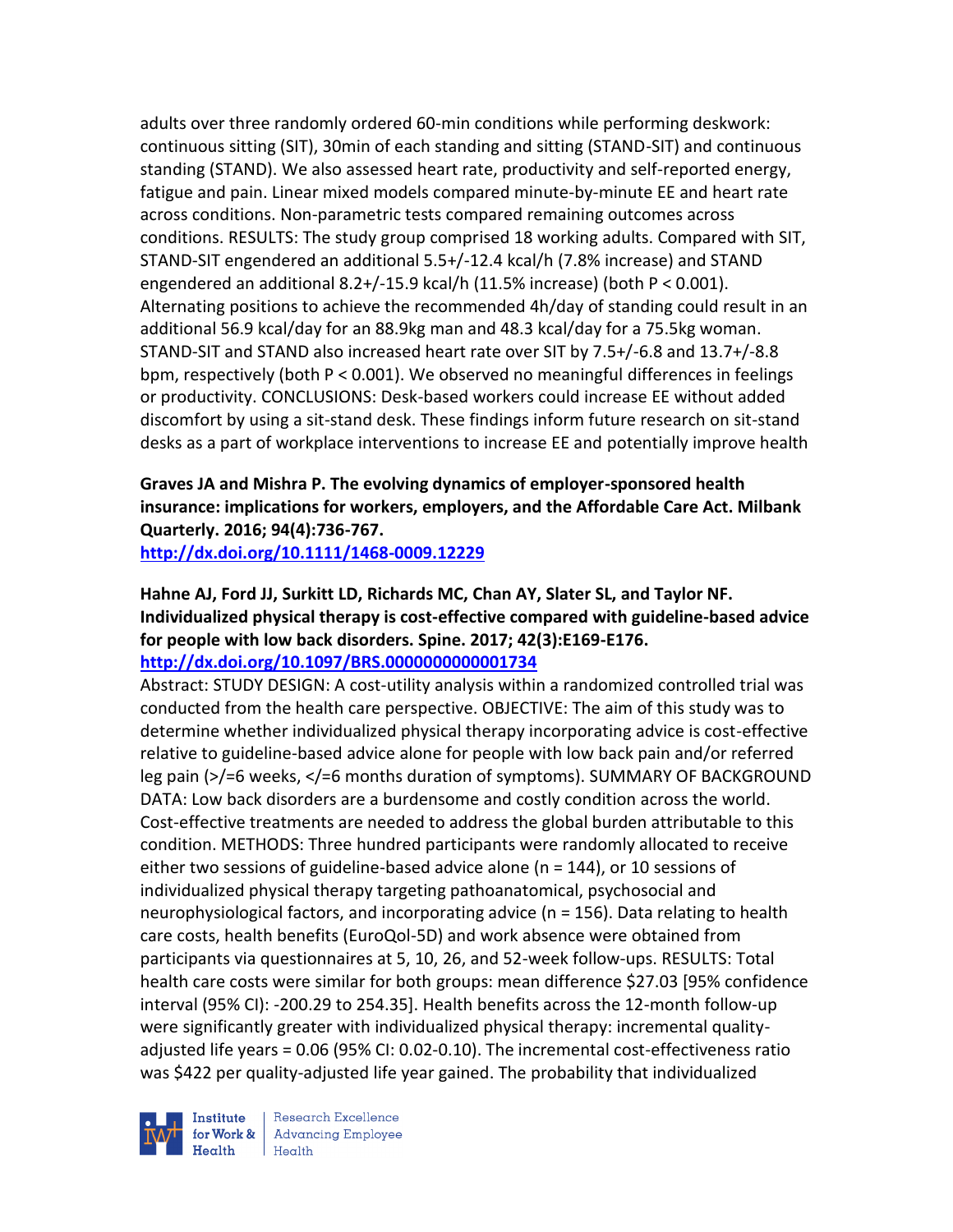physical therapy was cost-effective reached 90% at a willingness-to-pay threshold of \$36,000. A saving of \$1995.51 (95% CI: 143.98-3847.03) per worker in income was realized in the individualized physical therapy group relative to the advice group. Sensitivity and subgroup analyses all revealed a dominant position for individualized physical therapy; hence, the base case analysis was the most conservative. CONCLUSION: Ten sessions of individualized physical therapy incorporating advice is cost-effective compared with two sessions of guideline-based advice alone for people with low back disorders. LEVEL OF EVIDENCE: 2

### **Harma M, Koskinen A, Ropponen A, Puttonen S, Karhula K, Vahtera J, and Kivimaki M. Validity of self-reported exposure to shift work. Occupational and Environmental Medicine. 2017; 74(3):228-230.**

### **<http://dx.doi.org/10.1136/oemed-2016-103902>**

Abstract: OBJECTIVE: To evaluate the validity of widely used questionnaire items on work schedule using objective registry data as reference. METHOD: A cohort study of hospital employees who responded to a self-administered questionnaire on work schedule in 2008, 2012 and 2014 and were linked to individual-level pay-roll-based records on work shifts. For predictive validity, leisure-time fatigue was assessed. RESULTS: According to the survey data in 2014 (n=8896), 55% of the day workers had at least 1 year of earlier shift work experience. 8% of the night shift workers changed to day work during the follow-up. Using pay-roll data as reference, questions on 'shift work with night shifts' and 'permanent night work' showed high sensitivity (96% and 90%) and specificity (92% and 97%). Self-reported 'regular day work' showed moderate sensitivity (73%), but high specificity (99%) and 'shift work without night shifts' showed low sensitivity (62%) and moderate specificity (87%). In multivariate logistic regression analysis, the age-adjusted, sex-adjusted and baseline fatigue-adjusted association between 'shift work without night shifts' and leisure-time fatigue was lower for selfreported compared with objective assessment (1.30, 95% CI 0.94 to 1.82, n=1707 vs 1.89, 95% CI 1.06 to 3.39, n=1627). In contrast, shift work with night shifts, compared with permanent day work, was similarly associated with fatigue in the two assessments (2.04, 95% CI 1.62 to 2.57, n=2311 vs 1.82, 95% CI 1.28 to 2.58, n=1804). CONCLUSIONS: The validity of self-reported assessment of shift work varies between work schedules. Exposure misclassification in self-reported data may contribute to bias towards the null in shift work without night shifts

# **Huang YH, Jeffries S, Tolbert GDD, and Dainoff MJ. Safety climate: how can you measure it & why does it matter? Professional Safety. 2017; 62(1):28-35. [doi unavailable as of March 10, 2017]**

**Heckman CJ, Kloss JD, Feskanich D, Culnan E, and Schernhammer ES. Associations among rotating night shift work, sleep and skin cancer in Nurses' Health Study II participants. Occupational and Environmental Medicine. 2017; 74(3):169-175. <http://dx.doi.org/10.1136/oemed-2016-103783>**

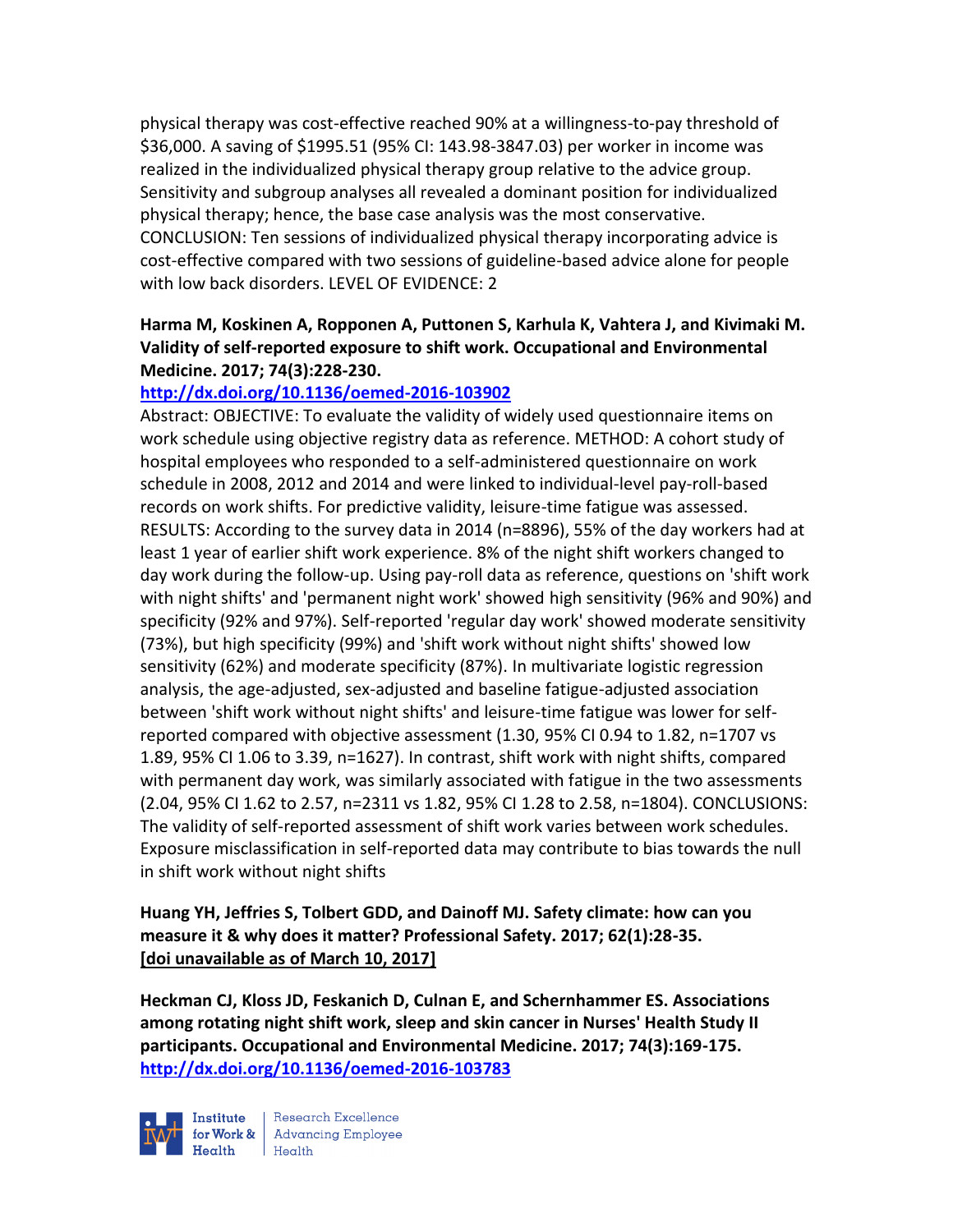Abstract: BACKGROUND: Night shift work and sleep duration have been associated with breast and other cancers. Results from the few prior studies of night shift work and skin cancer risk have been mixed and not fully accounted for other potentially important health-related variables (eg, sleep characteristics). This study evaluated the relationship between rotating night shift work and skin cancer risk and included additional skin cancer risk factors and sleep-related variables. METHODS: The current study used data from 74 323 Nurses' Health Study (NHS) II participants. Cox proportional hazards models were used to estimate multivariable-adjusted HRs and 95% CIs for skin cancers across categories of shift work and sleep duration. RESULTS: Over 10 years of follow-up, 4308 basal cell carcinoma (BCC), 334 squamous cell carcinoma (SCC) and 212 melanoma cases were identified. Longer duration of rotating night shifts was associated with a linear decline in risk of BCC (HR=0.93, 95% CI 0.90 to 0.97 per 5-year increase). Shift work was not significantly associated with either melanoma (HR=1.02, 95% CI 0.86 to 1.21) or SCC (HR=0.92, 95% CI 0.80 to 1.06). A short sleep duration  $\left\langle \times \right\rangle = 6$  hours per day) was associated with lower risks of melanoma (HR=0.68, 95% CI 0.46 to 0.98) and BCC (HR=0.93, 95% CI 0.86 to 1.00) compared with the most common report of 7 hours. SCC was not associated with duration of sleep (HR=0.94, 95% CI 0.83 to 1.06). CONCLUSIONS: Longer duration of rotating night shift work and shorter sleep duration were associated with lower risk of some skin cancers. Further research is needed to confirm and identify the mechanisms underlying these associations

## **Lallukka T, Viikari-Juntura E, Viikari J, Kahonen M, Lehtimaki T, Raitakari OT, and Solovieva S. Early work-related physical exposures and low back pain in midlife: the Cardiovascular Risk in Young Finns Study. Occupational and Environmental Medicine. 2017; 74(3):163-168.**

### **<http://dx.doi.org/10.1136/oemed-2016-103727>[open access]**

Abstract: OBJECTIVE: To examine whether heavy physical workload in young adulthood increases the risk of local and radiating low back pain (LBP) in midlife. METHODS: Longitudinal nationally representative Young Finns Study data among women (n=414) and men (n=324), aged 18-24 years in 1986 (baseline), were used. Physical heaviness of work was reported at baseline and follow-up (2007), and local and radiating LBP at follow-up. Covariates were age, smoking and body mass index. Logistic regression was used to examine the associations between physical heaviness of work and LBP. Additionally, the mediating effect of back pain at baseline was examined (the Sobel test). RESULTS: After adjustment for the covariates, and as compared with sedentary/light physical workload, heavy physical workload was associated with radiating LBP among women (OR 4.09, 95% CI 1.62 to 10.31) and men (OR 2.01, 95% CI 1.06 to 3.82). Among men, early back pain mediated the association (p value from the Sobel test=0.006). Among women, early exposure to physically heavy work showed the most consistent associations, while early and late exposures were associated with radiating and local LBP among men. Persistently heavy physical work was associated with radiating LBP among women and men. CONCLUSIONS: Physically heavy work at a young age can have a long-lasting effect on the risk of LBP, radiating LBP in particular.



Research Excellence **Advancing Employee**  $H_{\text{each}}$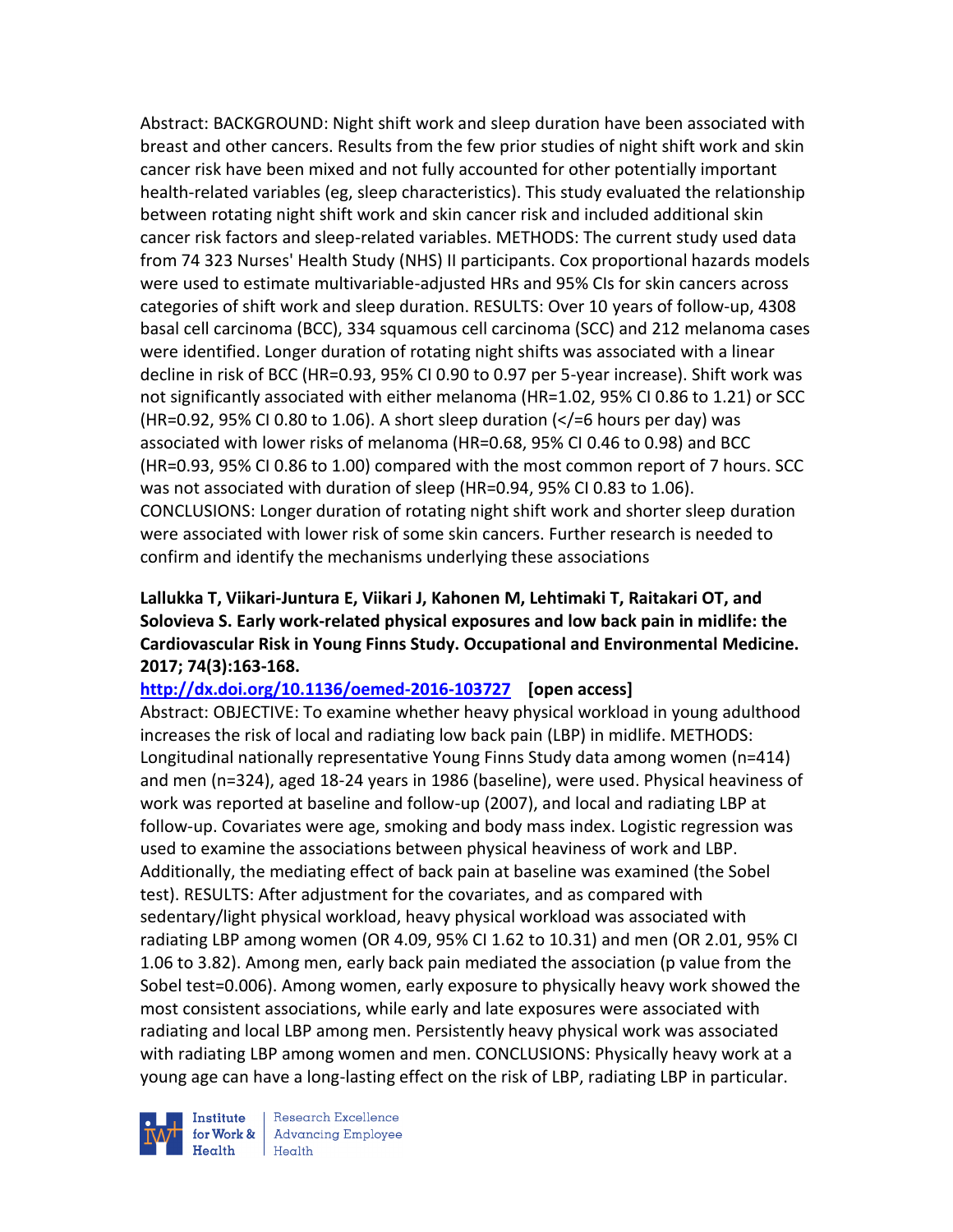These results highlight the need to consider early and persistent exposures to prevent the adverse consequences of physical workload for the low back

# **Momsen AH, Stapelfeldt CM, Nielsen CV, Nielsen MB, Rugulies R, and Jensen C. Screening instruments for predicting return to work in long-term sickness absence. Occupational Medicine. 2017; 67(101-108.**

#### **<http://dx.doi.org/10.1093/occmed/kqw093>**

Abstract: BACKGROUND: Multiple somatic symptoms are common and may cause prolonged sickness absence (SA) and unsuccessful return to work (RTW). AIMS: To compare three instruments and their predictive and discriminative abilities regarding RTW. METHODS: A longitudinal cohort study of participants recruited from two municipal job centres, with at least 8 weeks of SA. The instruments used were the Symptom Check List of somatic distress (SCL-SOM) (score 0-48 points), the Bodily Distress Syndrome Questionnaire (BDSQ) (0-120 points) and the one-item self-rated health (SRH) (1-5 points). The instruments' predictive value was explored in a time-toevent analysis. Different cut-points were analysed to find the highest number of correctly classified RTW cases, identified in a register on public transfer payments. RESULTS: The study involved 305 subjects. The adjusted relative risk regarding prediction of RTW was 0.89 [95% confidence interval (CI) 0.83-0.95], 0.89 (95% CI 0.83- 0.95) and 0.78 (95% CI 0.70-0.86) per 5-, 10- and 1-point increase in the SCL-SOM, BDSQ and SRH, respectively. After mutual adjustment for the three instruments, only the prediction of RTW from SRH remained statistically significant 0.81 (95% CI 0.72-0.92). The highest sensitivity (86%) was found by SRH at the cut-point  $\langle$  = 5, at which 62% were correctly classified. CONCLUSIONS: All three instruments predicted RTW, but only SRH remained a significant predictor after adjustment for the SCL-SOM and BDSQ. The SRH provides an efficient alternative to more time-consuming instruments such as SCL-SOM or BDSQ for estimating the chances of RTW among sickness absentees

# **Perlmutter AS, Conner SC, Savone M, Kim JH, Segura LE, and Martins SS. Is employment status in adults over 25 years old associated with nonmedical prescription opioid and stimulant use? Social Psychiatry and Psychiatric Epidemiology. 2017; 52:291-298.**

### **<http://dx.doi.org/10.1007/s00127-016-1312-6>**

Abstract: PURPOSE: Nonmedical use of prescription opioid and stimulants (NMUPO and NMUPS, respectively) has declined in recent years, but remains an important public health problem. Evidence regarding their relationships with employment status remains unclear. We determined the relationship between employment status and NMUPO and NMUPS. METHODS: We analyzed a cross-sectional, nationally representative, weighted sample of 58,486 adults, ages 26 years and older, using combined 2011-2013 data from the National Survey on Drug Use and Health (NSDUH). We fit two crude and two adjusted multivariable logistic regression models to assess the relationship between our two different outcomes of interest: (1) past-year NMUPO and (2) past-year NMUPS, and our exposure of interest: employment status, categorized as (1) full time, (2) part time,

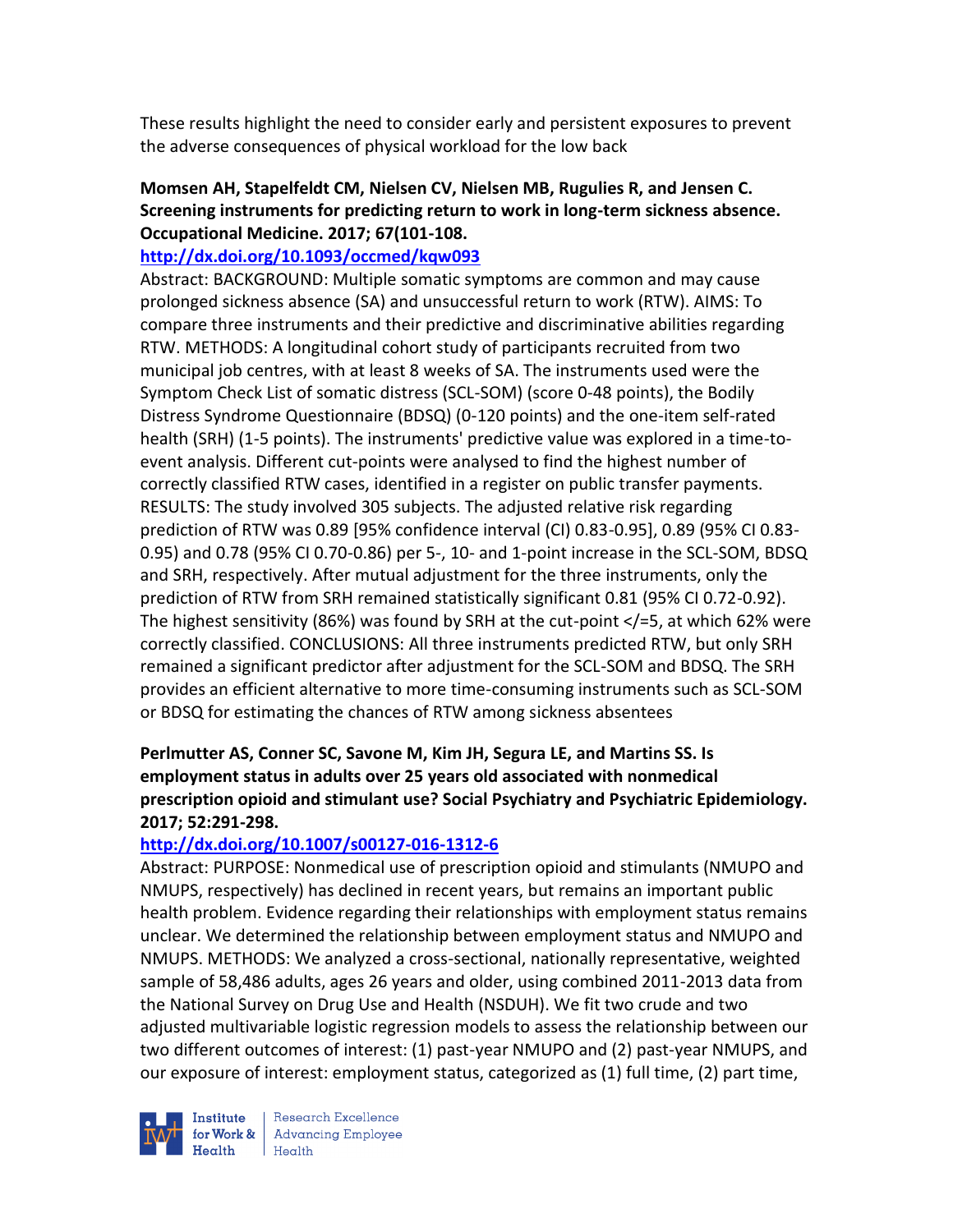(3) unemployed, and (4) not in the workforce. Our adjusted models featured the following covariates: sex, race, age, marital status, and psychological distress, and other nonmedical use. RESULTS: Prevalence of NMUPO was higher than NMUPS (3.48 vs. 0.72%). Unemployed participants had the highest odds of NMUPO [aOR 1.45, 95% CI (1.15-1.82)], while those not in the workforce had the highest odds of NMUPS [aOR 1.71, 95% CI (1.22-2.37)]. Additionally, part-time and unemployed individuals had increased odds of NMUPS [aORs, 95% CI 1.59 (1.09-2.31) and 1.67 (1.11-2.37) respectively], while those not in the workforce had decreased odds of NMUPO [aOR 0.82, 95% CI (0.68-0.99)] relative to full-time participants. CONCLUSIONS: There is a need for adult prevention and deterrence programs that target nonmedical prescription drug use, especially among those unemployed or not in the workforce

# **Platts LG, Head J, Stenholm S, Singh CH, Goldberg M, and Zins M. Physical occupational exposures and health expectancies in a French occupational cohort. Occupational and Environmental Medicine. 2017; 74(3):176-183.**

**<http://dx.doi.org/10.1136/oemed-2016-103804>[open access]**

Abstract: OBJECTIVES: To examine the relationships of strenuous and hazardous working conditions and rotating shifts that involve night working with life expectancy in good perceived health and life expectancy without chronic disease. METHODS: The sample contained male gas and electricity workers from the French GAZEL cohort (n=13 393). Six measures of physical working conditions were examined: Self-reports from 1989 and 1990 of ergonomic strain, physical danger, rotating shifts that involve night working and perceived physical strain; company records of workplace injuries and a job-exposure matrix of chemical exposures. Partial healthy life expectancies (age 50-75) relating to (1) self-rated health and (2) chronic health conditions, obtained from annual questionnaires (1989-2014) and company records, were estimated using multistate life tables. The analyses were adjusted for social class and occupational grade. RESULTS: Participants with physically strenuous jobs and who had experienced industrial injuries had shorter partial life expectancy. More physically demanding and dangerous work was associated with fewer years of life spent in good self-rated health and without chronic conditions, with the exception of shift work including nights, where the gradient was reversed. CONCLUSIONS: Strenuous and hazardous work may contribute to lost years of good health in later life, which has implications for individuals' quality of life as well as healthcare use and labour market participation

# **Roche AM, Pidd K, Fischer JA, Lee N, Scarfe A, and Kostadinov V. Men, work, and mental health: a systematic review of depression in male-dominated industries and occupations. Safety and Health at Work. 2016; 7(4):268-283.**

#### **<http://dx.doi.org/10.1016/j.shaw.2016.04.005>[open access]**

Abstract: Among men, depression is often unrecognised and untreated. Men employed in male-dominated industries and occupations may be particularly vulnerable. However, efforts to develop tailored workplace interventions are hampered by lack of prevalence data. A systematic review of studies reporting prevalence rates for depression in male

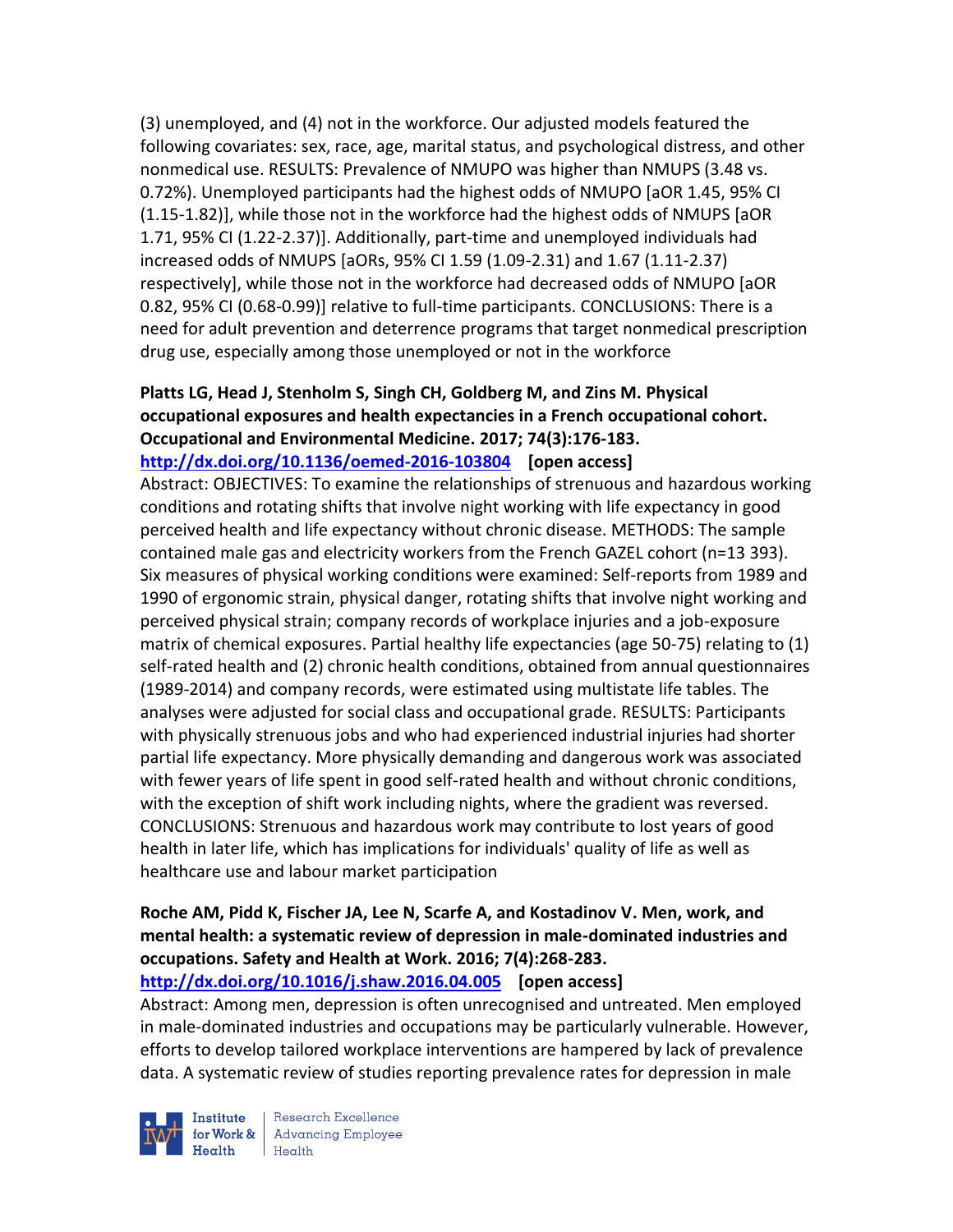dominated workforce groups was undertaken. Studies were included if they were published between 1

# **Schouteten R. Predicting absenteeism: screening for work ability or burnout. Occupational Medicine. 2017; 67(1):52-57.**

### **<http://dx.doi.org/10.1093/occmed/kqw161>**

Abstract: BACKGROUND: In determining the predictors of occupational health problems, two factors can be distinguished: personal (work ability) factors and work-related factors (burnout, job characteristics). However, these risk factors are hardly ever combined and it is not clear whether burnout or work ability best predicts absenteeism. AIMS: To relate measures of work ability, burnout and job characteristics to absenteeism as the indicators of occupational health problems. METHODS: Survey data on work ability, burnout and job characteristics from a Dutch university were related to the absenteeism data from the university's occupational health and safety database in the year following the survey study. The survey contained the Work Ability Index (WAI), Utrecht Burnout Scale (UBOS) and seven job characteristics from the Questionnaire on Experience and Evaluation of Work (QEEW). RESULTS: There were 242 employees in the study group. Logistic regression analyses revealed that job characteristics did not predict absenteeism. Exceptional absenteeism was most consistently predicted by the WAI dimensions 'employees' own prognosis of work ability in two years from now' and 'mental resources/vitality' and the burnout dimension 'emotional exhaustion'. Other significant predictors of exceptional absenteeism frequency included estimated work impairment due to diseases (WAI) and feelings of depersonalization or emotional distance from the work (burnout). CONCLUSIONS: Absenteeism among university personnel was best predicted by a combination of work ability and burnout. As a result, measures to prevent absenteeism and health problems may best be aimed at improving an individual's work ability and/or preventing the occurrence of burnout

# **Sundstrup E and Andersen LL. Hard physical work intensifies the occupational consequence of physician-diagnosed back disorder: prospective cohort study with register follow-up among 10,000 workers. International Journal of Rheumatology. 2017:1037051.**

# **<http://dx.doi.org/10.1155/2017/1037051>[open access]**

Abstract: While musculoskeletal pain is common in the population, less is known about its labor market consequences in relation to physical activity at work. This study investigates whether hard physical work aggravates the consequences of back disorder. Using Cox regression analyses, we estimated the joint association of physical activity at work and physician-diagnosed back disorder in 2010 with the risk of register-based longterm sickness absence (LTSA) of at least 6 consecutive weeks during 2011-2012 among 9,544 employees from the general working population (Danish Work Environment Cohort Study). Control variables were age, gender, psychosocial work environment, smoking, leisure physical activity, BMI, depression, and mental health. At baseline, 19.4% experienced high low-back pain intensity (>/=5, 0-9 scale) and 15.2% had